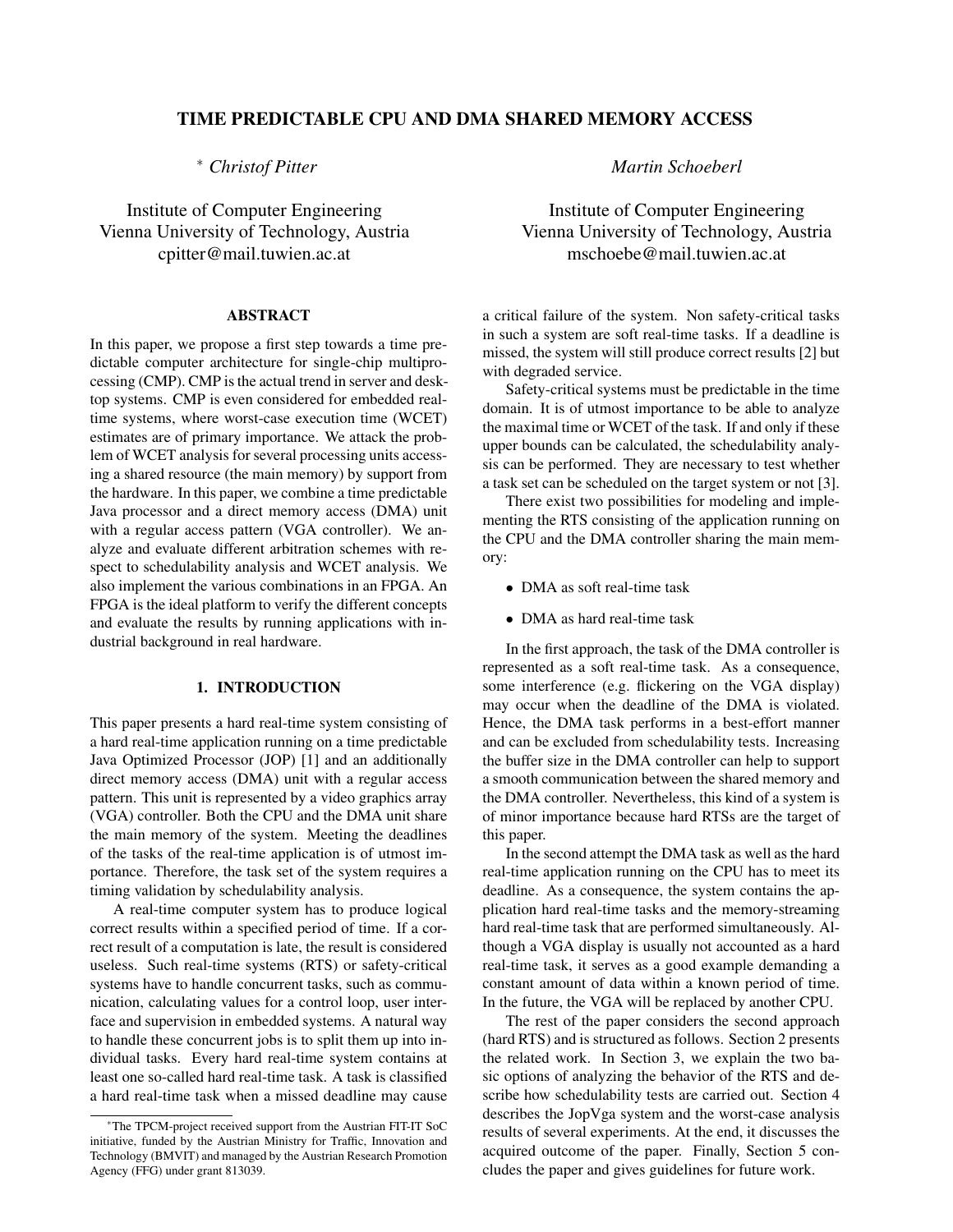## 2. RELATED WORK

In [4] Atanassov and Puschner describe the impact of dynamic RAM refresh on the execution time of real-time tasks. The use of DRAM memory in RTSs involves a major drawback because these memory cells have to be periodically refreshed. During the refresh, no memory request can be processed. As a consequence, the request is delayed and the execution time of the task increases.

Many researchers in the real-time community have turned their attention to timing-analysis tools described by Wilhelm et al. [3]. The problem is that the available results for uniprocessors are not applicable to modern processor architectures because the WCET analysis is hardware dependent [3, 5]. Multiprocessor systems consisting of shared memories and busses are hard to predict. In addition, the WCET of each individual task depends on the global system schedule.

Even though so much research has been done on multiprocessors, the timing analysis of the systems has been neglected. An example represents the scalable, homogeneous multiprocessor system by Gaisler Research AB. It consists of a centralized shared memory and up to four LEON processor cores that are based on the SPARC V8 architecture [6]. This embedded system is made available as a synthesizable VHDL model and therefore is well suited for SoC designs. Leon is introduced for European space projects as well as for military and demanding consumer applications. Nevertheless, no literature concerning WCET analysis regarding the multiprocessor has been found.

Another example depicts the ARM11 MPCore [7]. It introduces a pre-integrated symmetric multiprocessor consisting of up to four ARM11 microarchitecture processors. The 8-stage pipeline architecture, independent data and instruction caches and a memory management unit for the shared memory make a timing analysis difficult.

We believe that the impact of WCET of real-time tasks sharing a main memory has not received enough coverage in literature yet. This paper is a first step towards a time-predictable multiprocessor. Providing WCET guarantees and reliable schedules for a multiprocessor system becomes a great challenge.

### 3. CPU/DMA SHARED MEMORY ACCESS

In Section 1, we presented two possibilities of integrating the DMA task into the system. Either the DMA controller represents a soft real-time task or it is considered a hard real-time task. This paper addresses the second solution.

#### 3.1. Implementation of the DMA hardware controller

The DMA controller accesses the shared memory to read or write data autonomously of the CPU. The volume of the data transfer depends on the I/O-device. Therefore, the application of the device defines the quantity of memory requests within a fixed period of time. Two different options



Fig. 1. The blocked and the spread memory access scheme of the DMA task.

are evaluated to implement the memory access scheme of the DMA controller (see Figure 1):

- 1. The DMA controller accesses the shared memory in a blocked scheme. This approach is used to copy fast large blocks of the main memory to another device. Assume this task has the smallest period of all tasks within the system. Hence using fixedpriority scheduling [8] it has the highest priority. After the DMA task is completed, the other tasks of the CPU get permission to access the shared memory depending on their priority. This approach is a good representation of a multimedia task, such as streaming data, performed via DMA.
- 2. The DMA controller accesses the memory in a timely spread scheme denotes the other extreme. It generates a smaller period because all memory requests are timely spread on the original period. The highest priority of this task is required. If this task does not hold the highest priority, the system will not function correctly because the DMA task will starve when the CPU's software tasks make extensive memory requests. Consequently, it would perform like the system with a soft real-time DMA task described in Section 1.

# 3.2. Task vs. WCET based Analysis

There exist two possibilities to analyze the timing behavior of the RTS:

- DMA access represents an additional real-time task
- DMA access is included in the WCET analysis of each individual application task

The first method considers the DMA task in the schedulability analysis. Hence, all the tasks of the application running on the CPU and the DMA task have to be considered. This simple task set consists of independent periodic tasks with fixed priority. The DMA controller must have the highest priority. The resulting task set can be used for schedulability tests to analyze the timing behavior of the application running on the CPU.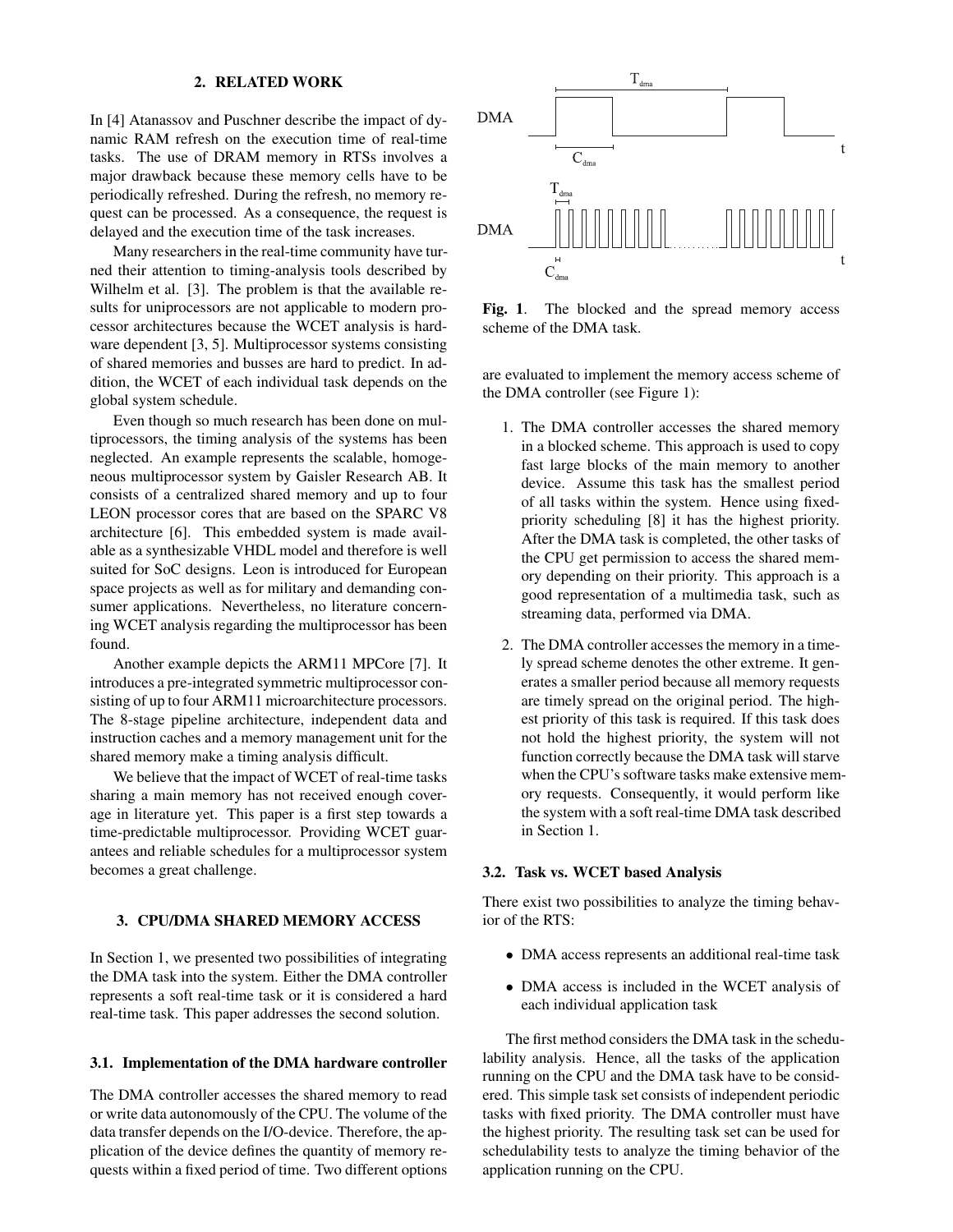The second approach models the RTS in a different way. The DMA controller and the CPU are accessing shared memory. We are interested in the WCET of the application in spite of the memory communication of the DMA. Therefore, the blocking delay, caused by each possible read or write access of the DMA controller, has to be added to the WCET estimations of the real-time tasks running on the CPU. The results serve bounded WCET estimates of each individual task. As a consequence, the WCET values for the tasks increase, but the DMA task can be omitted from the schedulability analysis.

### 3.3. Schedulability Analysis

The major goal of this paper is the analysis of the timing behavior of the RTS depending on the different options of the memory access of the DMA controller.

Assume that the CPU of the system runs several realtime tasks that are accessing the shared memory. Additionally the DMA controller requests data of the main memory with a regular access pattern. Therefore, the system consists of the DMA task and the tasks of the realtime application running on the CPU. Using fixed-priority scheduling [8], the priorities of the tasks are ordered rate monotonic. The smaller the period the higher is the priority of the task. In order to ensure that all tasks can be completed within their deadlines schedulability tests are carried out.

#### Utilization-based schedulability test

In [8] it has been shown that a simple schedulability test can be carried out by taking the utilization of the several tasks into account. The utilization is the result of dividing the computation time by the period of the task. If Equation 1 holds then all tasks will meet their deadlines. Otherwise, the task set may or may not fail at run-time. *C<sup>i</sup>* denotes the computation time of the task  $\tau_i$ ,  $T_i$  is the period of task  $\tau$ *i* and *N* stands for the number of the tasks to schedule.

$$
\sum_{i=1}^{N} (C_i/T_i) \le N(2^{1/N} - 1)
$$
 (1)

If the task set fails, the utilization-based schedulability test cannot guarantee that all tasks will meet their deadlines. Nevertheless, the task set may not fail at run-time.

#### Response time analysis

A more exact schedulability test by Joseph and Pandya is presented in [9]. The result of this response time analysis for a set of independent tasks provides a necessary and sufficient condition. If the result is positive the task set will be schedulable at run-time. The task set will not be schedulable if the test fails. The worst-case response time  $R_i$  of each individual task is calculated and then compared with the task's deadline or period respectively. The equation for the response time is:

$$
R_i = C_i + \sum_{j \in hp(i)} [R_i/T_j] \cdot C_j \tag{2}
$$



Fig. 2. JopVga system.

The expression  $hp(i)$  denotes all tasks with a higher priority than the task  $\tau_i$ . The smallest  $R_i$  that solves Equation 2 is the worst-case response time of  $\tau_i$ . A recurrence relationship can be formed that allows the calculation of the response time [10]:

$$
w_i^{n+1} = C_i + \sum_{j \in hp(i)} \left[ w_i^n / T_j \right] \cdot C_j \tag{3}
$$

The solution is found when  $w_i^{n+1} = w_i^n$ . Then  $w_i^n$  represents  $R_i$ . If one task  $i$  has a larger response time than its deadline (or period  $T_i$ ) the task set cannot be scheduled.

### 4. EVALUATION

This section provides an overview of the JopVga system and the corresponding sample application. Furthermore the timing behavior of the RTS is analyzed. The results of the experiments and calculations are compared and classified.

### 4.1. JopVga System

The JopVga system is the hardware used for our experiments. It consists of a time-predictable processor called JOP [1], a VGA controller, an arbiter, a memory interface and an SRAM memory. JOP, the VGA controller, the memory arbiter and the memory interface are implemented on an Altera Cyclone FPGA. As illustrated in Figure 2 the external memory is connected to the memory interface. This 1 MByte 32 Bit external SRAM device represents the shared memory of the JopVga system. A SoC bus, called SimpCon [11], connects JOP and the VGA controller with the arbiter. The arbiter is connected via SimpCon to the memory interface.

The arbiter is responsible for setting up the communication between the shared memory and the VGA controller and JOP respectively. It schedules the memory communication of both masters. The shared main memory of the system is divided into two segments: 640 KByte are dedicated to JOP and the remaining 384 KByte are associated with the VGA. Both JOP and the VGA controller run at a clock frequency of 80 MHz, resulting in a period of 12.5 ns per cycle. The SRAM-based shared memory has an access time of 15 ns per 32 bit word. Hence every memory access needs at least 2 cycles. At the moment the arbiter as well as the VGA controller is not capable of using the pipelining approach of the memory access that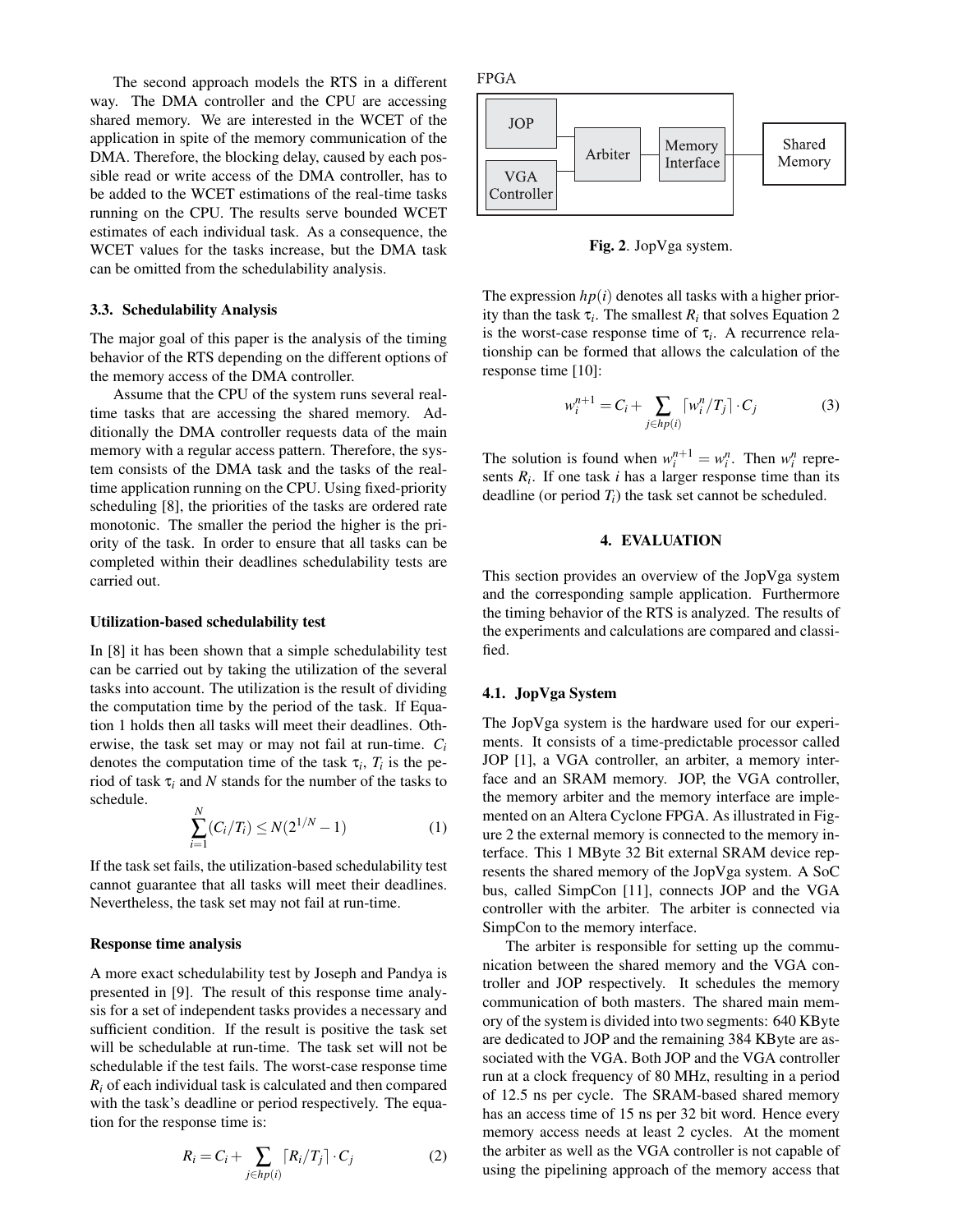| <b>Table 1.</b> Task set. |            |            |          |  |
|---------------------------|------------|------------|----------|--|
| τ                         | $T(\mu s)$ | $C(\mu s)$ | Priority |  |
| $\tau_{vga}$              | 17         | 4.8        |          |  |
| $\tau_{lift}$             | 500        | 162.7      | 2        |  |
| $\tau_{kfl}$              | 3000       | 782.2      |          |  |

is introduced by the SimpCon interface [11]. Each memory request of JOP takes 4 cycles and every VGA request takes 3 cycles. The bandwidth of the memory (*BWmem*) calculates to:

$$
BW_{mem} = 4Byte/2.5 \cdot 10^{-8} s = 160 MByte/s \tag{4}
$$

The VGA controller uses a VGA resolution of 1024 · 768 pixels with each pixel consisting of 4 bits. As a consequence the memory used for the VGA display results in 384 KByte  $(1024 \cdot 768 \cdot 0.5$  Byte). The horizontal frequency is 60 kHz, which results in a horizontal period of about 17 *µ*s per line and 17 ns per pixel. The vertical frequency is 75 Hz. Therefore the bandwidth used by the VGA calculates to:

$$
BW_{vga} = (128 \cdot 4Byte)/1.7 \cdot 10^{-8}s = 30.12MByte/s
$$
 (5)

Dividing *BWvga* by *BWmem* results in 18.83% of the memory bandwidth for the VGA controller. JOP has a bandwidth of 80 MByte/s which results in 50% of the memory bandwidth available.

# Application

In order to estimate the worst-case execution time of a RTS all real-time tasks have to be taken into account. In the following the task set illustrated in Table 1 represents the system under test. It consists of the VGA task and two tasks running on JOP. The VGA task can be modeled as a periodic task with the highest priority and a fixed runtime. The computation time *Cvga* is calculated by multiplying 128 memory accesses times 3 cycles. Using a clock frequency of 80 MHz results in 4.8  $\mu$ s.  $T_{vga}$  is predetermined by the horizontal period of 17 *µ*s.

Two real-world examples with industrial background represent the two tasks running on JOP. Lift is a lift controller used in an automation factory. Kfl is one node of a distributed RTS to tilt the line over a train for easier loading and unloading of goods wagon. Both applications consist of a main loop that is executed periodically. In our experiments we use both applications to represent two independent real-time tasks. The WCET of these two tasks are inferred from the WCET analysis tool [5]. In the second column of Table 2 the WCET estimates of the two tasks are given in clock cycles. Multiplying those estimates with the clock period result in  $\tau_{lift} = 162.7 \ \mu s$  and  $\tau_{kfl} = 782.2 \,\mu s.$ 

The periods and the computation times of the tasks  $\tau_{vea}$ ,  $\tau_{lift}$  and  $\tau_{kfl}$  define our system under test. The priority of 3 depicts the highest prior task. This simple task set illustrates a RTS that is further analyzed using schedulability tests.

## 4.2. Analysis using the Task Approach

In this section the VGA controller represents another realtime task of the system that is taken into account in the analysis of the timing behavior. Both the blocked memory access scheme and the spread memory access scheme, as described in Section 3.1, are evaluated.

#### Blocked

Using the values of Table 1 the utilization of each individual task is calculated dividing the computation time  $C_i$  by the corresponding period  $T_i$  resulting in  $U_{vga} = 28.24\%$ ,  $U_{lift} = 32.54\%$  and  $U_{kfl} = 26.07\%$ . Applying the utilizations to Equation 1 results in an overall utilization of 86.85%. The overall utilization may not be more than  $3(2^{1/3} - 1) = 78.00\%$  because three tasks are involved. The condition does not hold and consequently this task set fails the utilization-based schedulability test. It cannot be guaranteed that all tasks meet their deadlines. Therefore, a response time analysis is carried out next.

The response time  $R_{\nu ga}$  is the same as the computation time because this task has the highest priority.

$$
R_{vga} = C_{vga} = 4.8 \mu s \tag{6}
$$

The response time of the next lower prior task  $\tau_{lift}$ , denoted as  $R_{lift}$ , is the addition of the computation time  $C_{lift}$  and the time of interference of all higher prior tasks (in that case the interference of  $\tau_{vga}$ ).

$$
w_{lift}^{n+1} = C_{lift} + \lceil w_{lift}^{n} / T_{vga} \rceil \cdot C_{vga} \tag{7}
$$

The response time is calculated using the values from Table 1. The response time of  $R_{lift}$  is found when  $w_{lift}^{n+1}$ equals to  $w_{lift}^n$ . It is 229.9  $\mu s$  which is less than  $T_{lift}$ . Finally,  $R_{kfl}$  has to be calculated.  $R_{kfl}$  is the addition of the computation time  $C_{kfl}$  and the time of interference of the two higher priority tasks  $\tau_{vga}$  and  $\tau_{lift}$ . The result of  $R_{kfl}$ is 1999.4 *µ*s. All the response times are smaller than their appropriate periods and hence the response time analysis has a positive outcome. This response time calculation ensures that the tasks will meet their deadlines because the successful analysis is sufficient and necessary [2] even though the utilization-based schedulability test could not be passed.

#### Spread

The VGA task accesses the memory in a timely spread scheme. The new values for the period and the computation time of  $\tau_{vga}$  are calculated by dividing the original period  $T_{\nu ga} = 17 \mu s$  of Table 1 by the cycle time of 12.5ns. It results in 1360 cycles. We need 128 memory requests for each line on the VGA. Hence  $T_{vga} = 10$  cycles and  $C_{vga}$ = 3 cycles. The remaining 80 cycles are not used. Hence the values for the VGA task change to  $T_{vga} = 125$  ns and  $C_{vga} = 37.5$  ns.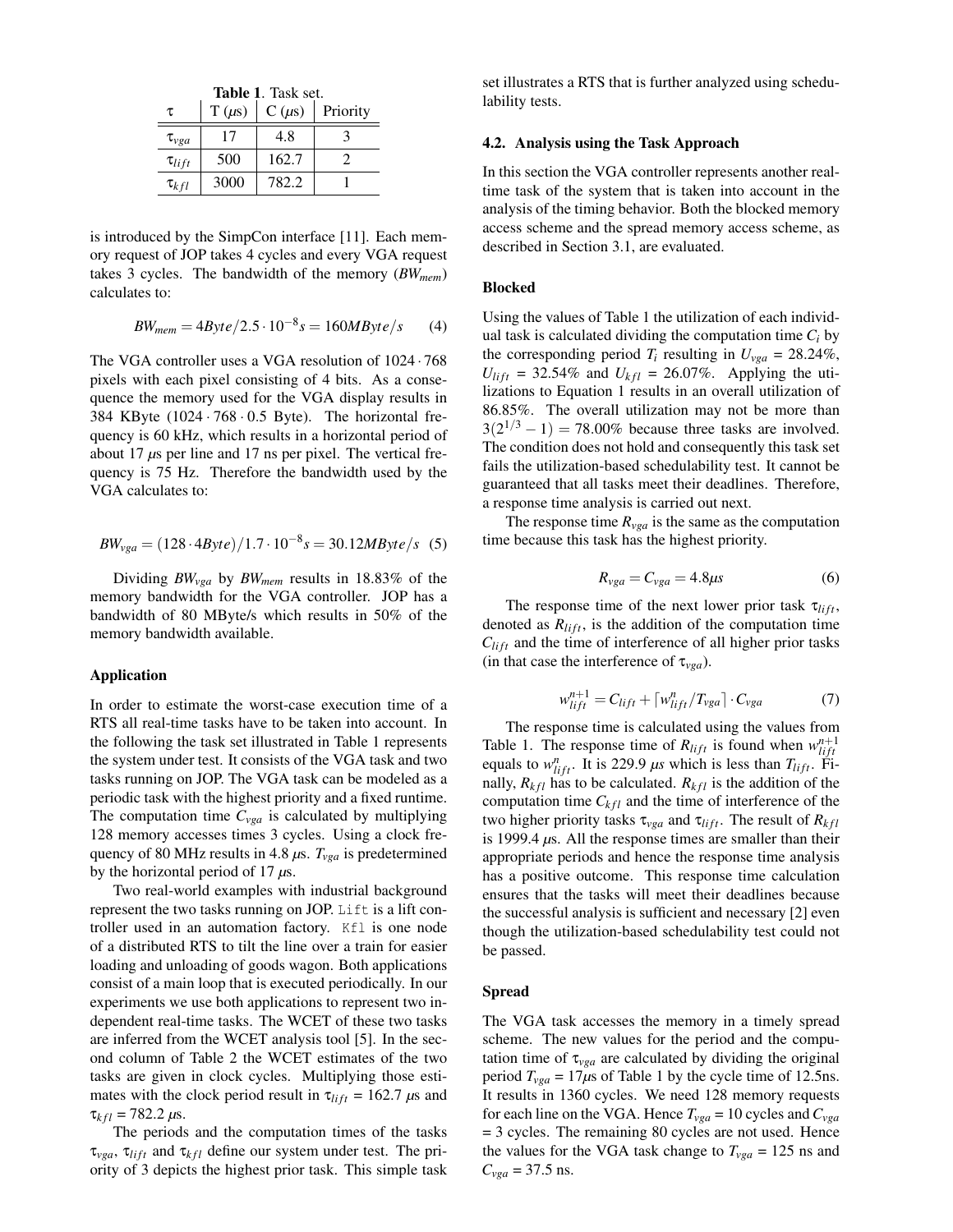Table 2. WCET estimates given in clock cycles. App  $\vert$  JOP only  $\vert$  JOP with VGA  $\vert$  Increase

|      |       | $\Delta p$   JOI 01119   JOI WHII VOI   INCREASE |     |
|------|-------|--------------------------------------------------|-----|
| Кfl  | 62573 | 83131                                            | 33% |
| Lift | 13016 | 16118                                            |     |

Table 3. Task set for the WCET method.

| τ             | $T(\mu s)$ | $C(\mu s)$ | Priority |
|---------------|------------|------------|----------|
| $\tau_{lift}$ | 500        | 201.5      |          |
| $\tau_{kfl}$  | 3000       | 1039.1     |          |

Using these values for JOP's tasks and the values for  $\tau_{lift}$  and  $\tau_{kfl}$  the utilization-based schedulability test logically results in a similar overall utilization of 88.61% as described in the previous section. A small divergence between the results can be explained by the remaining 80 cycles that are not used in this memory access scheme. Again, the utilization test is negative.

Therefore, the response time analysis is used.  $R_{vga}$ is similar to  $C_{vga} = 37.5$  ns.  $R_{lift}$  calculates to 232.5  $\mu$ s and  $R_{kfl}$  = 2279.6  $\mu$ s. The positive result of the response time analysis shows that the task set can be scheduled. As in the utilization-based test, the remaining 80 cycles affect the results of  $R_{lift}$  and  $R_{kfl}$ . Both response times are larger than in the blocked memory access scheme. As a consequence, the spread memory access scheme is worse than the blocked scheme.

### 4.3. Analysis using the WCET method

The second approach to include the DMA unit in the schedulability analysis is to model the DMA access in the WCET values for memory access of the software tasks. Each instruction that accesses memory has to include the maximum delay due to a possible memory access by the DMA unit.

# Blocked

Using the blocked memory access scheme and the WCET method for analysis is not a reasonable approach. One would have to account the delay of the whole block of memory requests of the VGA to each memory access of JOP. That results in a very conservative WCET for each memory access of JOP. Hence, it is not further investigated.

#### Spread

The WCET analysis tool [5] can be parameterized with respect to the memory access time (the wait states for memory read, memory write, and the cache load). The memory access from the VGA unit takes 2 cycles plus 1 cycle in the arbiter to switch between the two masters. Therefore, we add 3 cycles to the wait states.

Table 2 shows the WCET values in clock cycles for different applications for the stand-alone processor and

Table 4. Comparison of the response times of the task approach with blocked DMA  $(C_1$  and  $R_1$ ) and the WCET method with spread DMA access  $(C_2$  and  $R_2$ ).

|               | $T(\mu s)$ | $C_1(\mu s)$ |        | $R_1 (\mu s)   C_2 (\mu s)$ | $R_2$ ( $\mu$ s) |
|---------------|------------|--------------|--------|-----------------------------|------------------|
| $\tau_{vga}$  | 17         | 4.8          | 4.8    |                             |                  |
| $\tau_{lift}$ | 500        | 162.7        | 229.9  | 201.5                       | 201.5            |
| $\tau_{kfl}$  | 3000       | 782.2        | 1999.4 | 1039.1                      | 1845.1           |

when adding the DMA device. We see an increase of 24% to 33% of the WCET for the tasks.

These values are conservative as each memory access is modeled with the maximum blocking time. For a single memory access (such as bytecode getfield) this is the best we can do without further analysis of the instruction pattern. However, for cache loading we could include the access pattern (in our example one access per 10 clock cycles) into the analysis of the cache load time. Previously experiments showed that the load time for the method cache produces most of the memory requests. Consequently, with inclusion of the access pattern into the WCET analyzer tool, we can provide tighter WCET values. This is a new approach to WCET analysis, as in all current approaches the WCET analysis is independent from the schedulability analysis. Schedulability analysis is usually the next step and assumes known WCET values.

The computation time values of Table 3 are calculated by multiplying the WCET estimates of  $\tau_{lift}$  and  $\tau_{kfl}$  from Table 2 with the clock period of 12.5 ns. The values for those two tasks are the basis for the schedulability test. The utilization-based test results in 74.94%. Only two tasks are taken into account and hence this result is less than  $2(2^{1/2} - 1) = 82.84\%$ . Even though this test is positive, we also investigate the response time analysis.

The response time analysis for the WCET estimates of the system with the VGA results in tighter response times than in the analysis using the task approach of Section 4.2.  $R_{lift}$  is the same as  $C_{lift} = 201.5 \,\mu s$  and  $R_{kfl}$  calculates to 1845.1 *µ*s.

#### 4.4. Discussion

Table 4 shows the results of the evaluation for both analyses: column 3 and 4  $(C_1$  and  $R_1$ ) for the DMA task approach and column 5 and 6  $(C_2$  and  $R_2$ ) for the DMA-WCET approach. We can see that both  $\tau_{lift}$  and  $\tau_{kfl}$  have a higher WCET  $(C_2)$  in the DMA-WCET approach. As we do not have to include the VGA task in the response time analysis, the response time  $R_2$  is less for both tasks despite the fact that  $C_2$  is higher.

The result shows that the inclusion of the DMA access into the WCET analysis provides tighter worst-case response times than considering the DMA as an additional task. The difference can be explained as follows: most instructions on JOP do not access the main memory; they use the internal stack cache for data. The pipeline is filled from the instruction cache most of the time. In the task approach, all instructions are *blocked* by the VGA task.